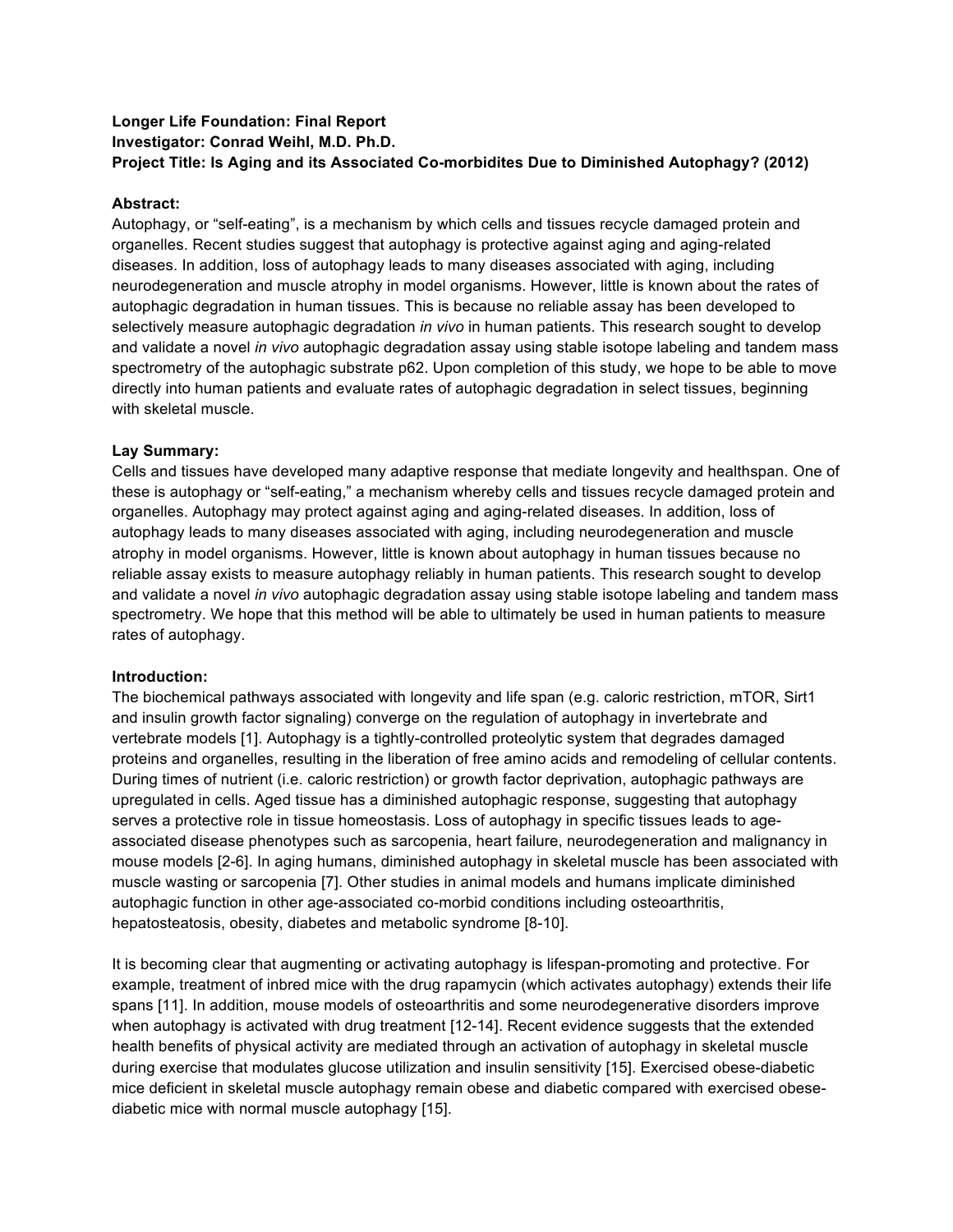Whether autophagy mediates longevity and organismal health span in humans is not known. It is also not clear whether aged individuals have a decrease in autophagic capacity compared with younger individuals or whether humans with higher rates of autophagy in skeletal muscle are more protected from metabolic complications. Finally, whether therapies aimed at enhancing autophagy will protect against senescence and its co-morbidities is not established.

*Currently, the greatest limitation to understanding autophagic processes in human health and disease is the lack of reliable quantitative assays to measure autophagic degradation in vivo.* The main proteolytic pathways in cells and tissue are the ubiquitin-proteasome system (UPS) and autophagy. Unfortunately, measuring total protein degradation cannot distinguish between these two pathways. Therefore one must identify a protein that is exclusively degraded via the autophagic pathway. **Our preliminary studies have confirmed that the autophagic adaptor protein p62 (SQSTM1) is a likely autophagic substrate candidate in skeletal muscle.** 

#### **Methods:**

*We proposed that the in vivo rate of p62 degradation is a direct measure of autophagic pathway activity in human skeletal muscle that can be quantified using stable isotope-labeling tandem mass spectrometry (SILT).* The collaboration between Dr. Weihl (a neuromuscular physician interested in protein degradation pathways in skeletal muscle) and Dr. Yarasheski (a pioneer in stable isotope-labeling and mass spectrometry of human skeletal muscle proteins) was uniquely positioned to address this question.

*1) Quantify the half-life (t½) of p62 in mouse skeletal muscle via SILT (stable isotope labeling tandem mass spectrometry).* Aim 1 will determine the basal rate of autophagy in normal mouse skeletal muscle.

*2) Determine the t½ of p62 following the induction and inhibition of autophagy in mouse skeletal muscle following systemic treatment with autophagy-enhancing and -blocking drugs and in genetically-modified mice defective in autophagy.* Aim 2 will confirm that p62 is an autophagic substrate and evaluate the *in vivo* dynamics (protein kinetics) of autophagic degradation in skeletal muscle. p62 degradation rate should decrease under conditions of autophagic inhibition and increase when autophagy is activated.

## **Results:**

*1) Saturating doses of Leucine inhibit autophagy and diminish p62 gene expression.* Our initial studies utilized  $13C_6$ -leucine as the labeling amino acid. To perform these studies, we administered intraperitoneal  $^{13}$ C<sub>6</sub>-leucine for 5 days. Surprisingly, and somewhat counterintuitive, the administration of a branchedchain amino acid resulted in suppression of the selective protein synthesis of p62. This was of course problematic, since our goal was to identify  ${}^{13}C_6$ -leucine incorporation into newly-synthesized p62. Therefore for all subsequent studies, we utilized  $D_5$ -phenylalanine.

*2) The fractional synthesis rate (FSR) of p62 is ~5%/day or a t½ of 13.5 days in mouse skeletal muscle.* Our studies were able to define the t½ of p62 in mouse skeletal muscle. Utilizing the SILT method, we identified three p62 peptides that contained measurable  $D_5$ -phenylalanine. The ratio of incorporated  $D_5$ phenylalanine containing p62 peptide/ total p62 peptide was 25% after five days of label. These measures are an invaluable starting point toward the identification of p62 kinetics.

#### **Discussion**:

We have now fulfilled our primary study goal of developing a method that can measure rates of autophagy in mouse skeletal muscle. More importantly, our technique can accurately measure the synthetic and catabolic rates of the marker of autophagy, p62, in skeletal muscle.